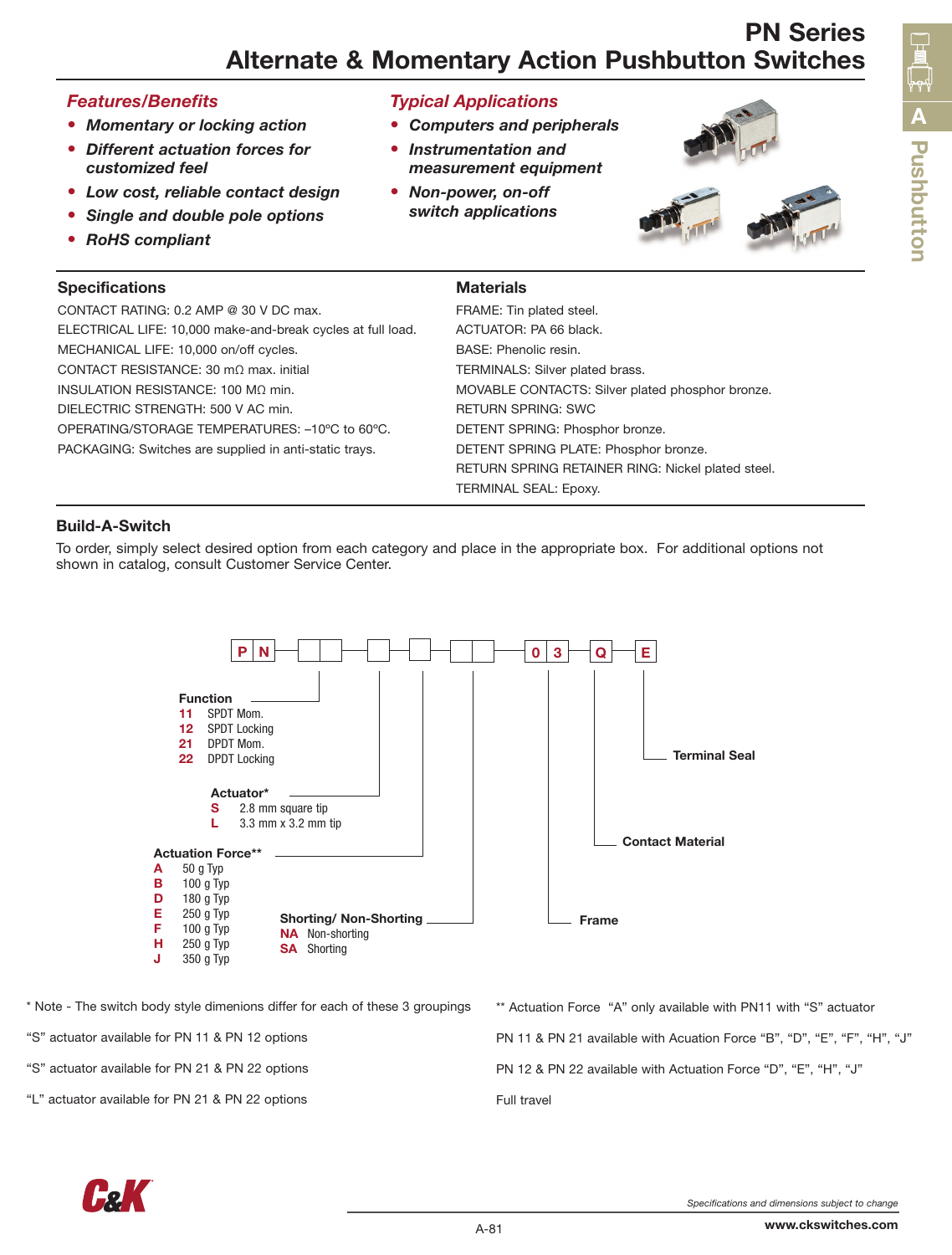2.8

 $\overline{\mathcal{L}}$ 

÷

PN 11 SPDT Mom. PN 12 SPDT Locking







 $-11.3$ 

3.2

2.5 0.6 0.6 0.8













*Dimensions are shown: mm Specifications and dimensions subject to change*